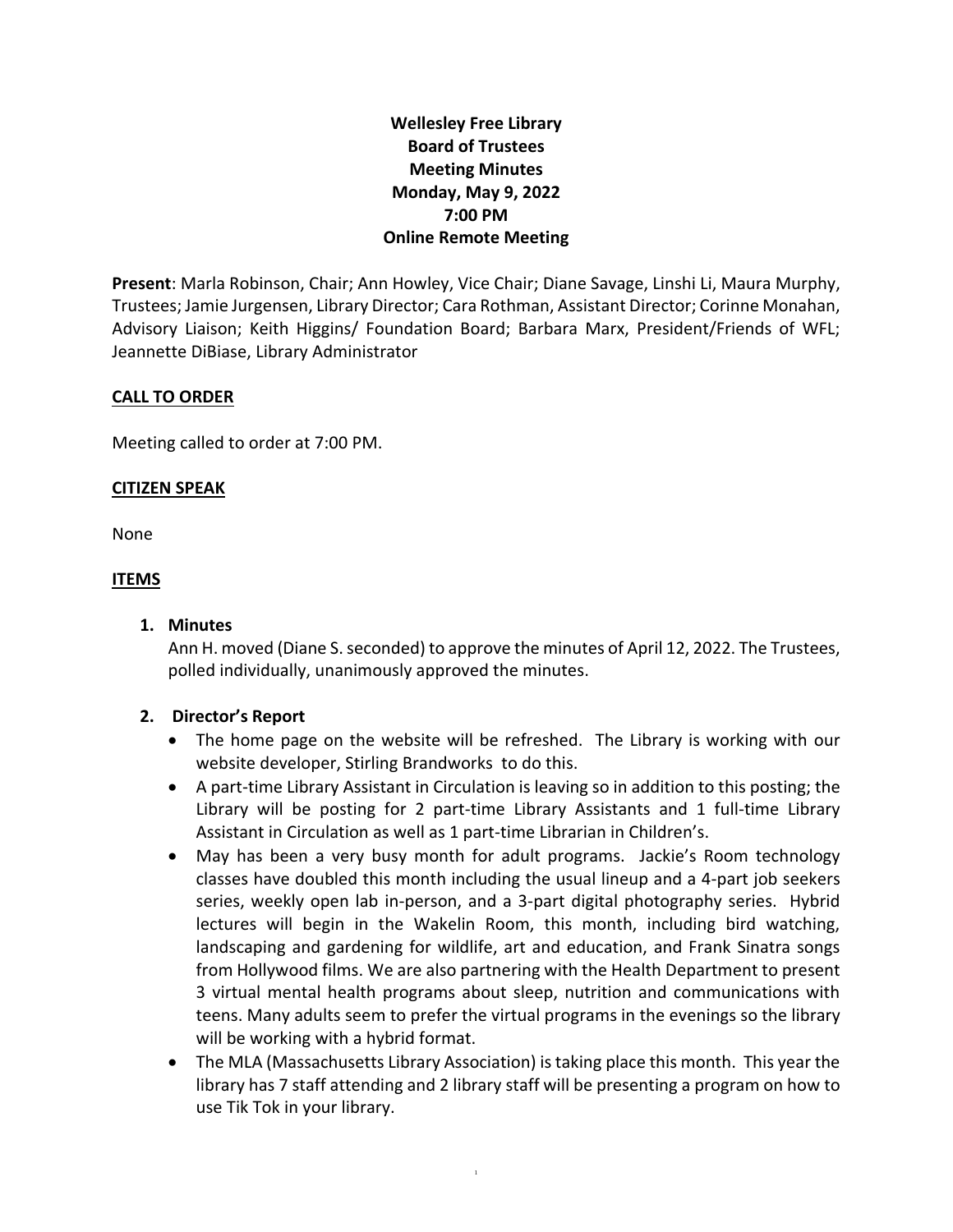Earlier this year, Eva, a Children's librarian applied and was accepted as to be coordinator for the Children's, Young Adults' & Teachers' Choice Program of the Children's Book Council. This is an award-winning national organization that supports the powerful impact that books have on young people. Eva will be receiving a few hundred books and will be the point person for running the Choice Program. Kids in 6<sup>th</sup>-8<sup>th</sup> grade will be asked to read the books and give feedback which will be used to create a national list of favorite titles. Our 4<sup>th</sup>-8<sup>th</sup> grade book club is very excited to participate while also encourage collaboration with the Wellesley Middle School.

Eva is also working on an inter-generational knitting class geared towards introducing 4<sup>th</sup>-8<sup>th</sup> graders to the art of knitting.

- WFL celebrated National Library Week this past April. Jackie from Information Services created a bulletin board where people were encouraged to respond to the question "Why Do you Love the WFL?" Jamie shared a few of the many responses from our library patrons. All responses received were very positive.
- The painter, Doug Johnson who has been so helpful on many of the library projects, has almost completed painting the Washington Street sign, so it will look as good as new.

## **3. Foundation and Friends Update**

- Keith Higgins gave a brief update from the Foundation. The April Gala was fantastic and the most successful to date, exceeding fundraising expectations. He also thanked the library staff for their help at the Gala on behalf of the Foundation Board. There are 3 spots open on the Foundation Board which they are looking to fill. Trustees have two new openings to fill. Ann Howley is working with the Foundation on possible candidates.
- Barbara Marx gave an update from the Friends. The Book Sale this past weekend was very successful and exceeded the fundraising results from the last several spring sales. There were a few changes made to the sale format. There were no scanners allowed during the book sale. The price of the "bag sale" was increased from \$7 a bag to \$10 a bag which typically happens on the final day of the sale. The most exciting initiative to this sale came when the book sale ended and 6 to 8 charities came in and loaded up bags of books to be donated to various groups (e.g. the Growth Clinic at Boston Medical, Story Craft, books to be used in prisons, etc.)

The next Book Sale will take place in September.

The Friends were also extended an invitation to attend an Estate Sale where they collected 50 bags of books to be offered at the Friends book sales.

The Friends will be announcing another textbook donation event which has been very successful in the past.

The Friends will be holding their Annual Board Meeting with 5 new members attending.

The Trustees thanked the Friends for all their wonderful efforts in supporting the library. Marla also mentioned the Friends might think of using "Next door Neighbor" as a resource for advertising their sales.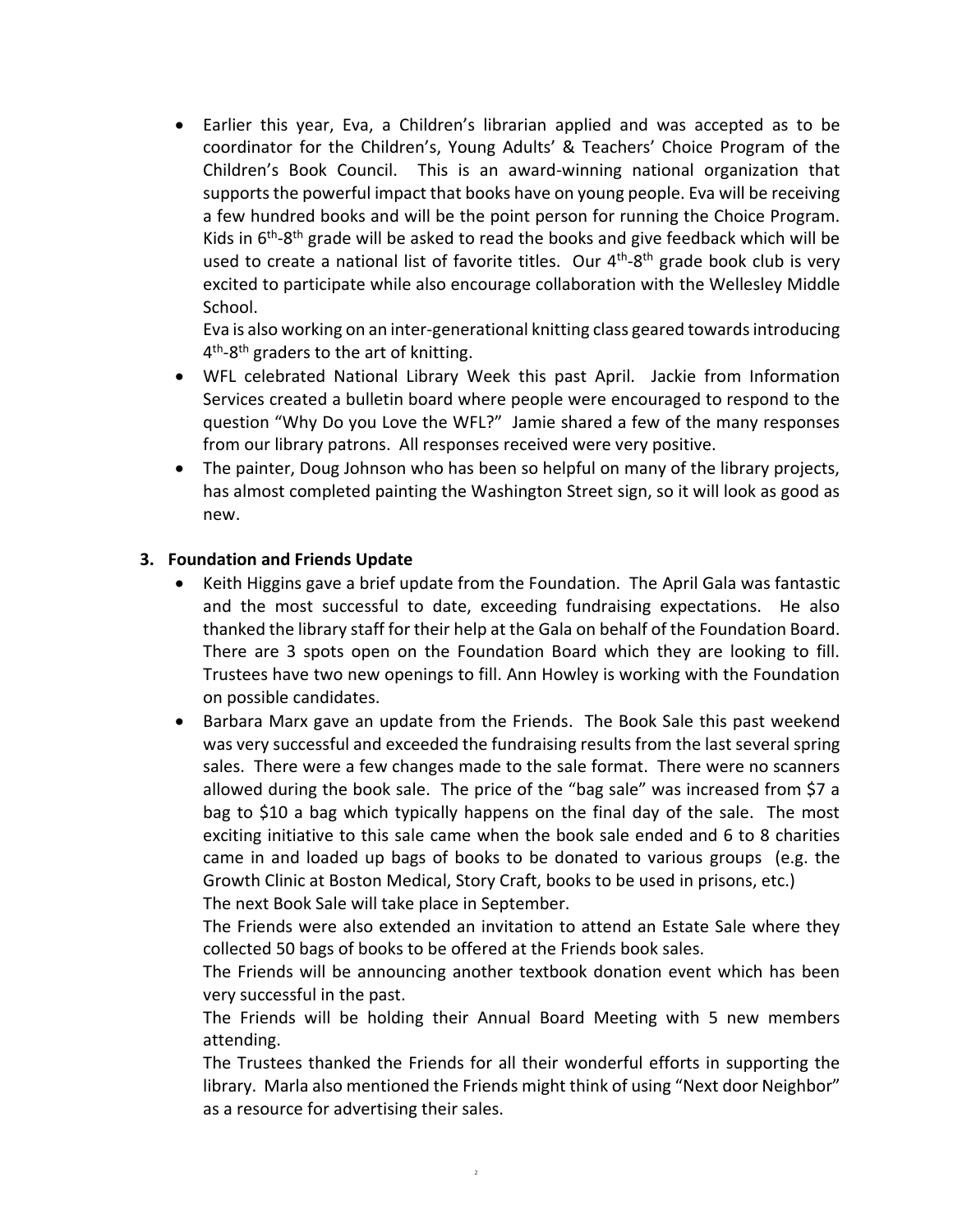## **4. Branch Budget FY23**

Last month the Trustees reviewed and discussed the proposed FY23 Private Funds Branch Budget.

Ann H. moved (Diane S. seconded) to approve theFY23 Private Funds Branch Budget for a total of \$30,000. The Trustees, polled individually, unanimously approved the motion.

# **5. Foundation Request Draft**

The Foundation Request for FY23 Funding was reviewed. A few minor edits were made to the proposal. The sculpture will be submitted as part of the annual request. The sculpture adds \$25,000 to the requested funding amount.

Ann H. moved (Diane S. seconded) to accept the proposed request for FY23 funding for \$103,500 from the Foundation. The Trustees, polled individually, unanimously approved the motion.

## **6. Foundation Nominees**

Chrissie Lawrence has agreed to serve another term on the Foundation Board. The Trustees are pleased Chrissie is willing to continue on the Foundation Board and they appreciate all her efforts.

Ann H. moved (Diane S. seconded) to approve the nomination of Chrissie Lawrence for a 2<sup>nd</sup> term on the Foundation Board for FY22 for a 3-year term beginning on July 1, 2022. The Trustees, polled individually, unanimously approved the motion.

Diane and Ann are meeting with another candidate this week.

# **7. Gift Acceptance**

Diane S. moved (Ann H. seconded) to accept a \$413 gift from Ling (Tracy) Jiang, to the Director's Fund. The Trustees expressed their gratitude for the generous gift. A thankyou letter will be sent. The Trustees, polled individually, unanimously approved the motion.

### **8. Hunnewell Construction Update**

The existing Hunnewell School will come down when school ends this year. Jamie and Marla met with Steve Gagosian and were given a presentation as to how the construction project will move forward. It is assumed that July/August would be the noisiest period of time when the old Hunnewell School building will be demolished. Construction hours will take place from 7am to 3pm during the week. There will be a website setup to keep people abreast as to the project status. Jamie has the project manager's contact info so she can reach out if needed. The Trustees had previously approved the use of 5 library parking spots near Cameron Street to be used for passenger vehicle parking for the duration of the actual project construction. The Trustees appreciate that FMD will be communicating with the Library throughout the Hunnewell project.

### **9. Trustee Meeting Schedule FY23**

A proposed Trustee 2022-2023 Meeting Schedule was reviewed. The schedule will be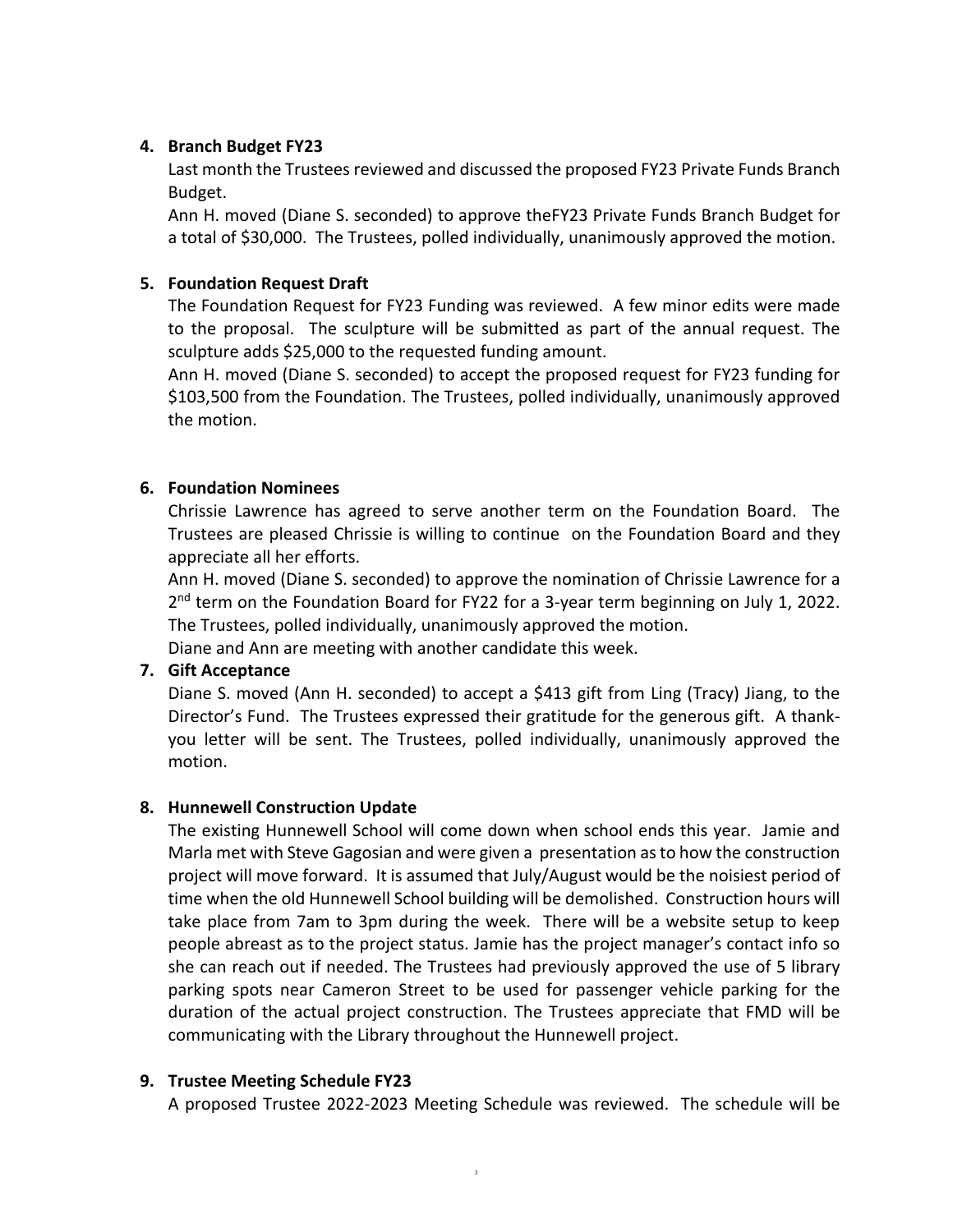kept as flexible, particularly during the summer months, so as many Trustees will be able to attend as possible.

## **10. Public Art Sculpture Update**

Marla provided an update on the status of the project. She and Ann have been working with the two local residents who are raising funds to purchase the sculpture as a gift to the WFL. They are appreciative of Trustee support. The WFLF will be asked to be the signing party to the contract with the sculptor and to accept and acknowledge contributions to cover the project. Initial conversations have been had with the Foundation and efforts are being made to satisfy their questions. Ann and Jamie will present this special project request as part of the annual request at the WFLF meeting tomorrow evening.

Marla indicated that the proponents have a short timeline for both agreement on handling administrative needs and funding commitments. If all aspects of project are not in place by June 30, the project will not move forward including no funds to be given by the WFLF.

Ann H. reported that she and one of the project proponents had met with Barbara Marx, President of the Friends to ask that they consider making a contribution in support of the project. Barbara agreed to bring the request to her Board at their meeting this week.

# **11. Request for Donation Box in the Library Lobby**

A Wellesley High School student has asked for permission to set up a Cradles to Crayons collection box in the lobby of the main branch of the Library.

It was decided that while this is a worthy project, allowing permission for it would set a precedent which make it challenging to say no to other requests for solicitation. Therefore, it was the consensus of the Trustees not to agree to this request.

### **12. Meeting Room Request**

A request to approve an exception to the Meeting Room Policy was made by a Wellesley Public School department for a two day meeting. Exceptions are voted by the Board of Trustees. The Meeting Room Policy is intended to allow as many organizations as possible to utilize the Library meeting rooms. After thoughtful discussion, the board decided to allow the requesting organization to reserve the Meeting Room for one day but permission for two days could not be granted.

4

### **13. New Business**

Committee and Chair Reports